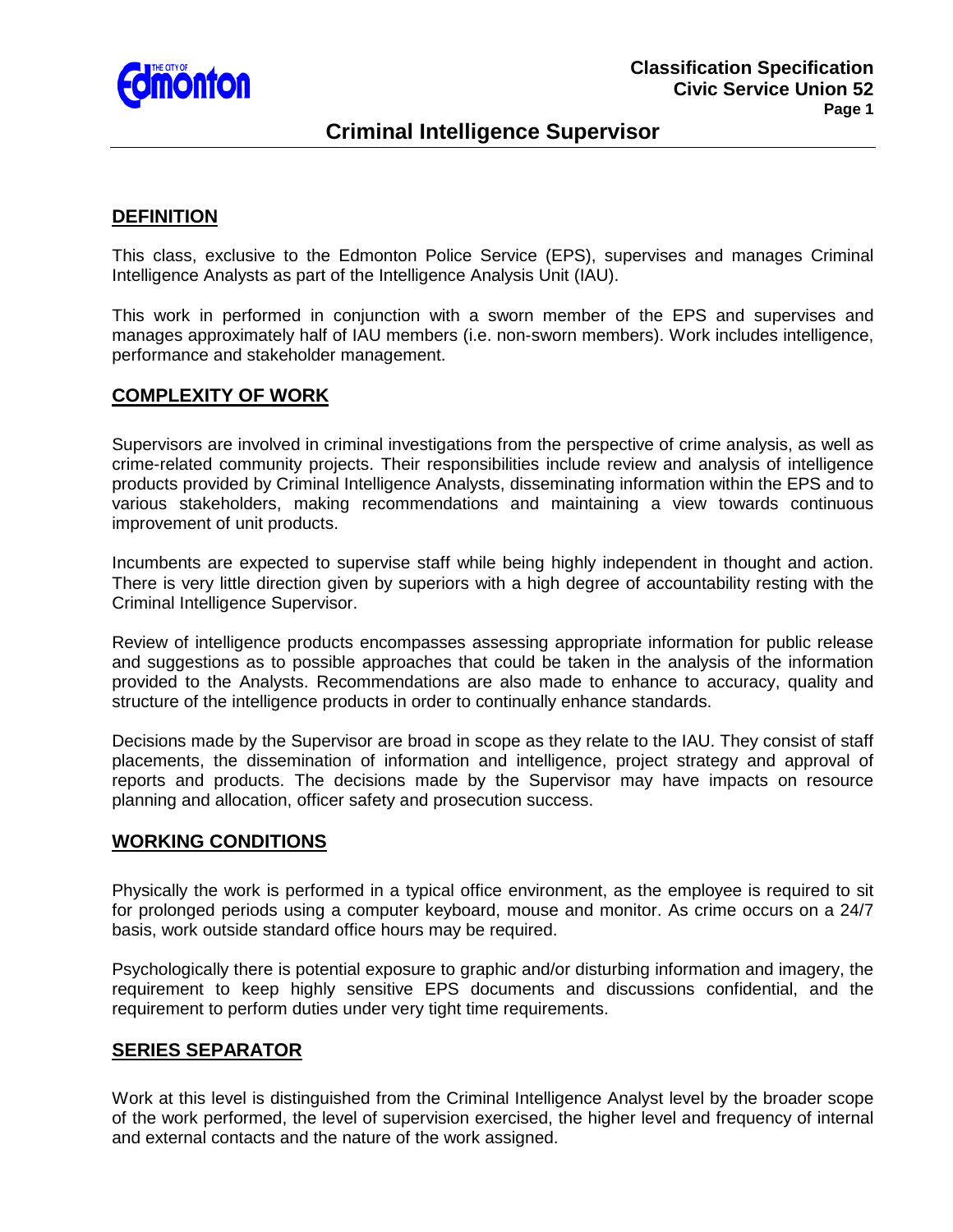

# **Criminal Intelligence Supervisor**

## **TYPICAL DUTIES \***

Review intelligence reports and daily highlights for the purpose of disclosure to appropriate IAU members and internal/external partners.

Manage flow of requests for IAU products or analytical resources. Involves the assignment of work to members of the unit as needed.

Examine work and evaluate performance of unit members including the preparation of annual performance reviews for non-sworn members of the IAU.

Continually examine business processes and intelligence products created by team members in order to identify potential operational, informational or structural problems with processes, products or solutions.

Identify and develop innovative ideas that will enhance intelligence-led policing within the Edmonton Police Service by maintaining awareness of current trends and research.

Develop unit policies and procedures (i.e. for the purpose of standardizing intelligence products and setting requirements for movement within the unit).

Ensure compliance to IAU and EPS policies and procedures.

Other related duties as required.

## **KNOWLEDGE, ABILITIES AND SKILLS**

Ability to summarize and present complex information in a coherent and understandable manner both verbally and written.

Knowledge of spatial, strategic and tactical analysis.

Knowledge of research techniques.

Knowledge of EPS-specific software (e.g. Mapping software, Cognos, EPROS, I-Mobile) and other applicable programs and databases.

Knowledge of EPS policies, regulations and operations affecting the assigned work.

Superior knowledge of investigative tools and techniques.

High understanding of legislation pertinent to assigned area, and of court procedures and requirements regarding evidence and expert witness testimony.

Skill in preparing technical reports to an academic standard.

Skill in preparing and making recommendations based on analyzed information.